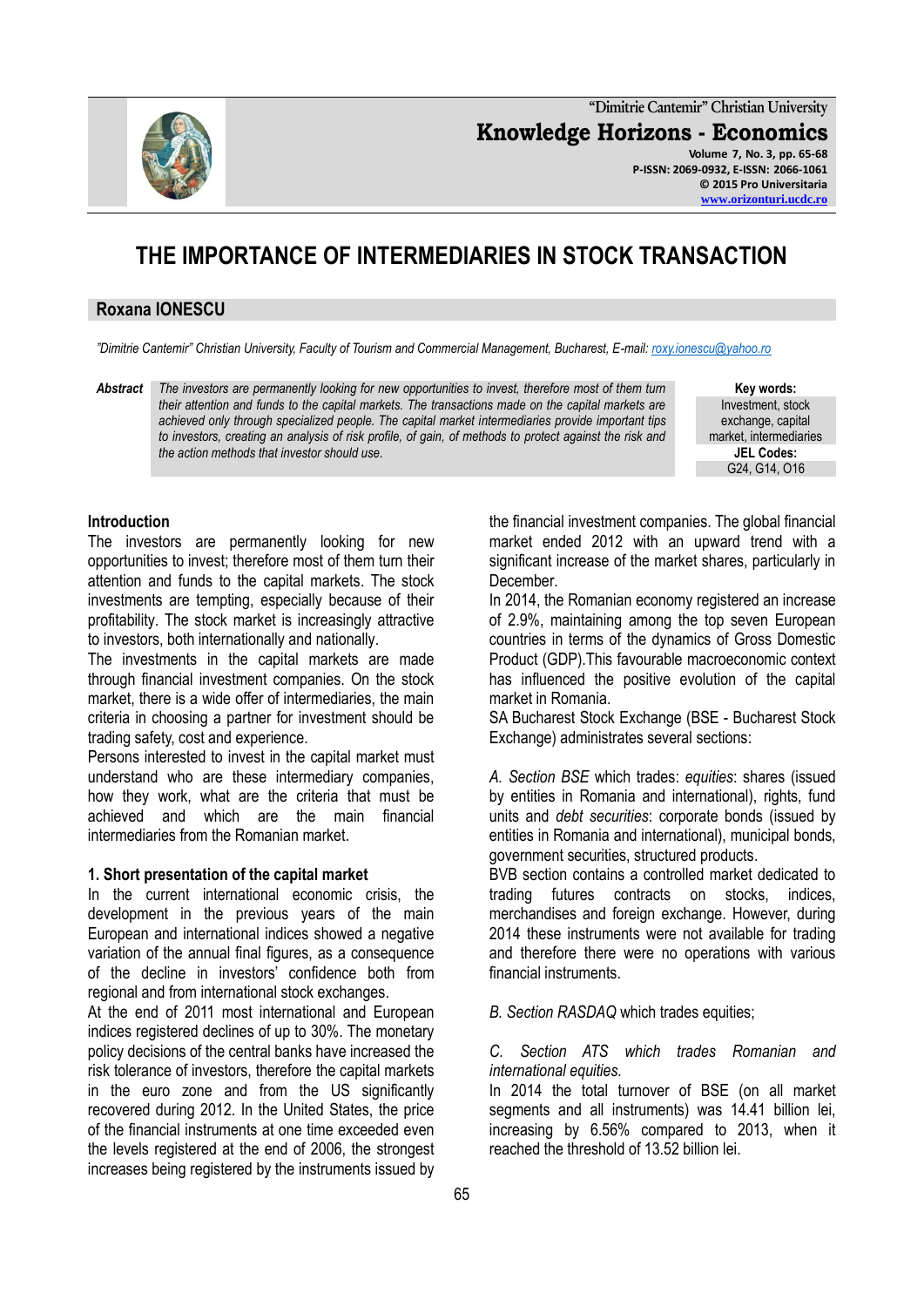| Year | Segment BSE |       | Segment RASDAQ |      | Segment ATS |      | Total      |      |
|------|-------------|-------|----------------|------|-------------|------|------------|------|
|      | Value       | $\%$  | Value          | %    | Value       | $\%$ | Value      | $\%$ |
| 2012 | 7.436.052   | 96,93 | 218.616        | 2,85 | 16.845      | 0,22 | 7.671.513  | 100  |
| 2013 | 11.243.500  | 97,21 | 301.913        | 2.61 | 20.833      | 0,18 | 11.566.246 | 100  |
| 2014 | 14.185.300  | 98,39 | 211.646        | .47  | 20.237      | .14  | 14.417.183 | 100  |

|  |  | Table no. 1. The total value traded on BSE during the period 2012-2014 (thousand lei) |  |
|--|--|---------------------------------------------------------------------------------------|--|
|  |  |                                                                                       |  |

*Source: Bucharest Stock Exchange statistics*

The total value traded on the BSE in 2014 was 14,417,183 thousand lei, of which 14.185.300 thousand lei on the segment BSE, 211.646 thousand lei on the segment RASDAQ and 20.237 thousand lei on the segment ATS. It can be seen that the transactions with the highest value were traded on the main segment of BSE. These transactions were made through 54 intermediaries in 2012 and 43 intermediaries in 2013. At the end of 2014, the total number of participants enrolled in the Registry of BSE was 40, compared to 43 in 2013. Compared with 2013, the number of the intermediates on BSE decreased with 3 intermediaries.



*Figure no.1.* The percentage of the traded segments

From the total transactions on the Bucharest Stock Exchange, the instruments traded on BSE segment represented more than 98% from the turnover of 2014, while the value of transactions traded on the RASDAQ and ATS segments represented only 2%. ATS segment transactions had the smallest share and decreased significantly from 2012 to 2014.

While the value traded on section BSE increased in 2014 by more than 1 bln. Lei, the value of transactions on RASDAQ segment had a downward trend in the previous years; the cause of this trend is the status unclear of this segment of the market at the end of September 2014.

## **2. Trading through brokers**

Trading on the stock market is only achieved through specialized companies called FISCs (financial investment services companies). *The Financial Investment Services Companies (FISC),* are legal entities established as joint stock companies issuing shares, according to Law No.31/1990 on commercial companies, republished, who have exclusive object the provision of services investment and operating only under the authorization National Securities Commission (NSC).

The intermediaries' role is to present the customer all the available decisions that they have and to bring arguments and advises for each possibly, but the final decision always belongs to the investor.

The main regulations applicable to the Financial Investment Services Companies are CNVM Regulation no.32/2006 on investment services and Common Regulations CNVM-Central Bank concerning the capital adequacy. Since 2014 the authorization was taken over by the Financial Supervisory Authority (FSA).

The capital market intermediaries provide important tips to investors, creating an analysis of risk profile, of gain, of methods to protect against the risk and the action methods that investor should use.

There are five types of investors: the conservative investor, the prudent investor, the moderate investor, the aggressive investor and the speculative investor, each of them having their specific methods and techniques of investment.

These FISCs provide various activities, depending on the customer requirements. Their services are divided in two categories: main services and related services. The main services are:

reception and transmission of orders regarding one  $\bullet$ or more financial instruments;

- execution of orders on behalf of the client;  $\bullet$
- trading;
- portfolio management;

the investment advice. Under this service, the broker performs the following actions: analysing the macroeconomic environment, sectorial analysis, competitive environment, business management, financial data of companies, dividends and financial rates and market multiples.

Underwriting of financial instruments and/or placing the financial instruments on a firm commitment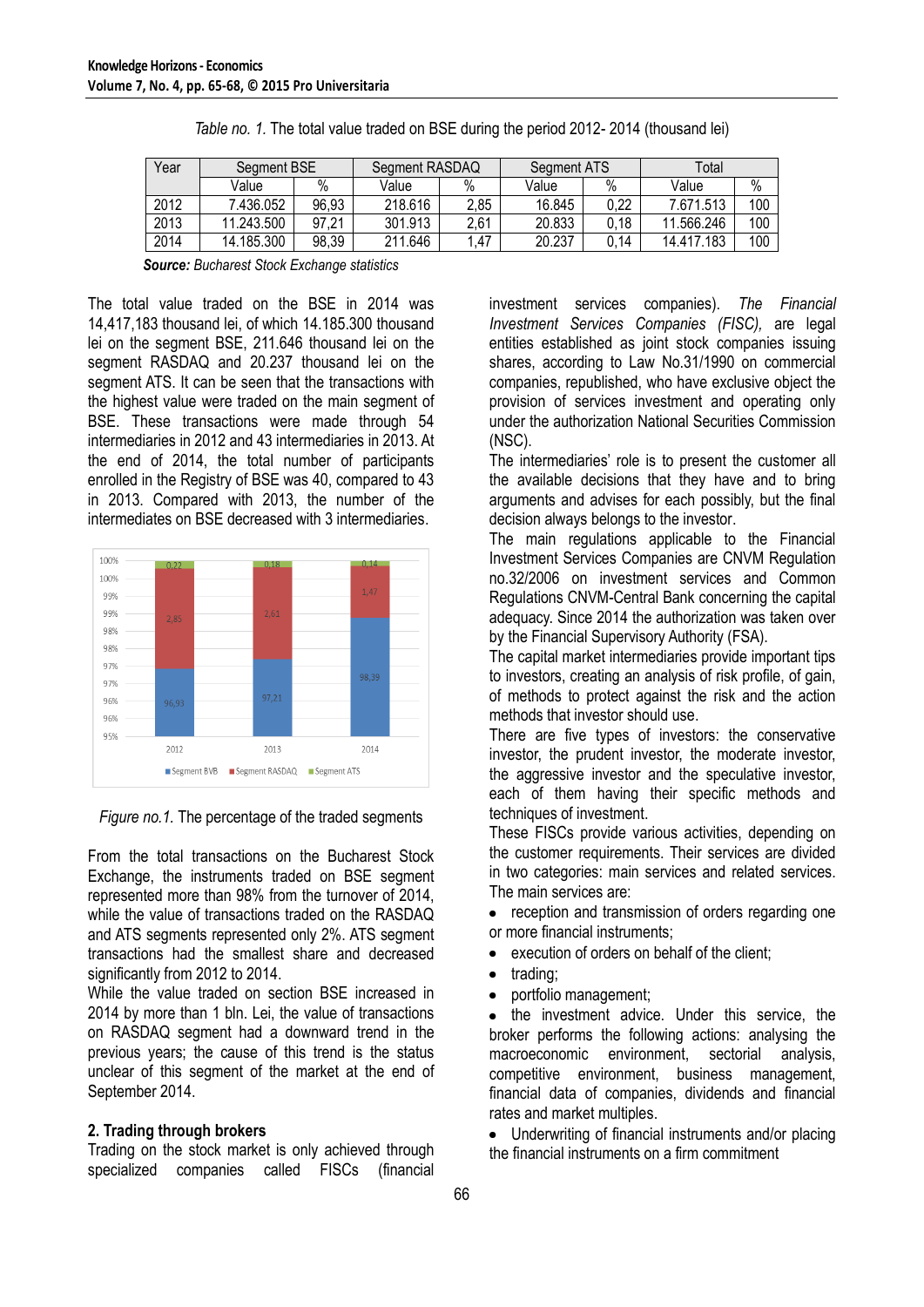• placement of financial instruments without a firm commitment

- administrating an alternative trading system.
- The related services are:

safekeeping and administration of the financial instruments on behalf of the clients, including the custody and related services such as funds or guarantees;

granting credits or loans to an investor to enable  $\bullet$ him to carry out a transaction in one or more financial instruments, with the condition that the company granting the credit or loan is involved in the transaction;

advice on capital structure, industrial strategy and related matters and advice and services relating to mergers and acquisitions of entities;

foreign exchange services related to the activities  $\bullet$ rendered;

investment research and financial analysis or other forms of general recommendation relating to the transactions of financial instruments;

Services related to underwriting based on a firm commitment;

Services and investment activities and related services provided above, where they are in relation to the provision of investment services and others related

The intermediaries are remunerated based on the volume of transactions made for the investors. The intermediary fee applies for each transaction made. The lowest fixed fees range from 0.3% to reach more than 1% and in exceptional cases (coupons) even reach the level of 8%. Most intermediaries have established a grille of fixed fees which vary according to the total value traded each month, but there are intermediaries who establish the fee depending on the original amount invested. Fees are differentiated and depend on how the investor transacts: assisted (through an intermediary) or direct (on line). There are intermediaries which allow online trading and actions that have access to the portfolio of shares and can purchase and sell shares online which will be executed in real time. The cheapest transactions for investors are those made through the online platforms, without the help or assistance of a broker. Generally, the accounts assisted have costs with 0.2-0.4 percentage points higher than online accounts.

There are Financial Investment Services Companies that charge a single fee for online transactions, regardless of the amount invested or the monthly turnover. There are also Financial Investment Services Companies that try to encourage the transactions for short term by paying low commissions on intra-day low, which can reach 0.25%.

# **5. Conclusions**

Intermediaries have an extremely important role in the capital market. They are the ones who communicate directly with the investors, advice and conduct significant transactions themselves. The transactions mediated are influenced by commissions received on each transaction made. This brings disinterest on the purchased assets, with a focus on profit.

The high competition and the decrease turnovers on the Bucharest Stock Exchange (BSE) made the local brokerage firms to reduce their fees significantly in the recent years.

The capital market is in a continuous changing process because of the new code of corporate governance BSE. The new Corporate Governance Code will require issuers to publish their dividend policy and establish the rules regarding the announcements of the financial forecasts. Its implementation requires a set of new measures that companies must follow in order to protect the interests of the minority shareholders and to eliminate or restrict the conflicts of interest between shareholders and management.

There are not many details about the big investors on the stock exchange due to the confidentiality agreement that intermediaries must keep for their customers. The great investors who trade millions of euro and influence the shares are between 30 and 50 years, are aggressive or conservative, aware of everything that happens on the stock market and their behaviour can significantly influence the capital market development.

The successful investments are those that aim businesses that bring profit from dividends and from increased market share. It is suitable for investors to look for those businesses related to financial products that they understand and they trust, i.e. those values which, in the long term, will become profitable.

The intermediaries began to develop the capital market, as they began to find and approach new investors. Their aim is to promote the capital market and increased their profitability.

The capital market is not accessible to everyone but only to persons authorized to take part in the exchange trades. The activities in the capital market increase the interest every day, which can be considered a strategy to attract more investors.